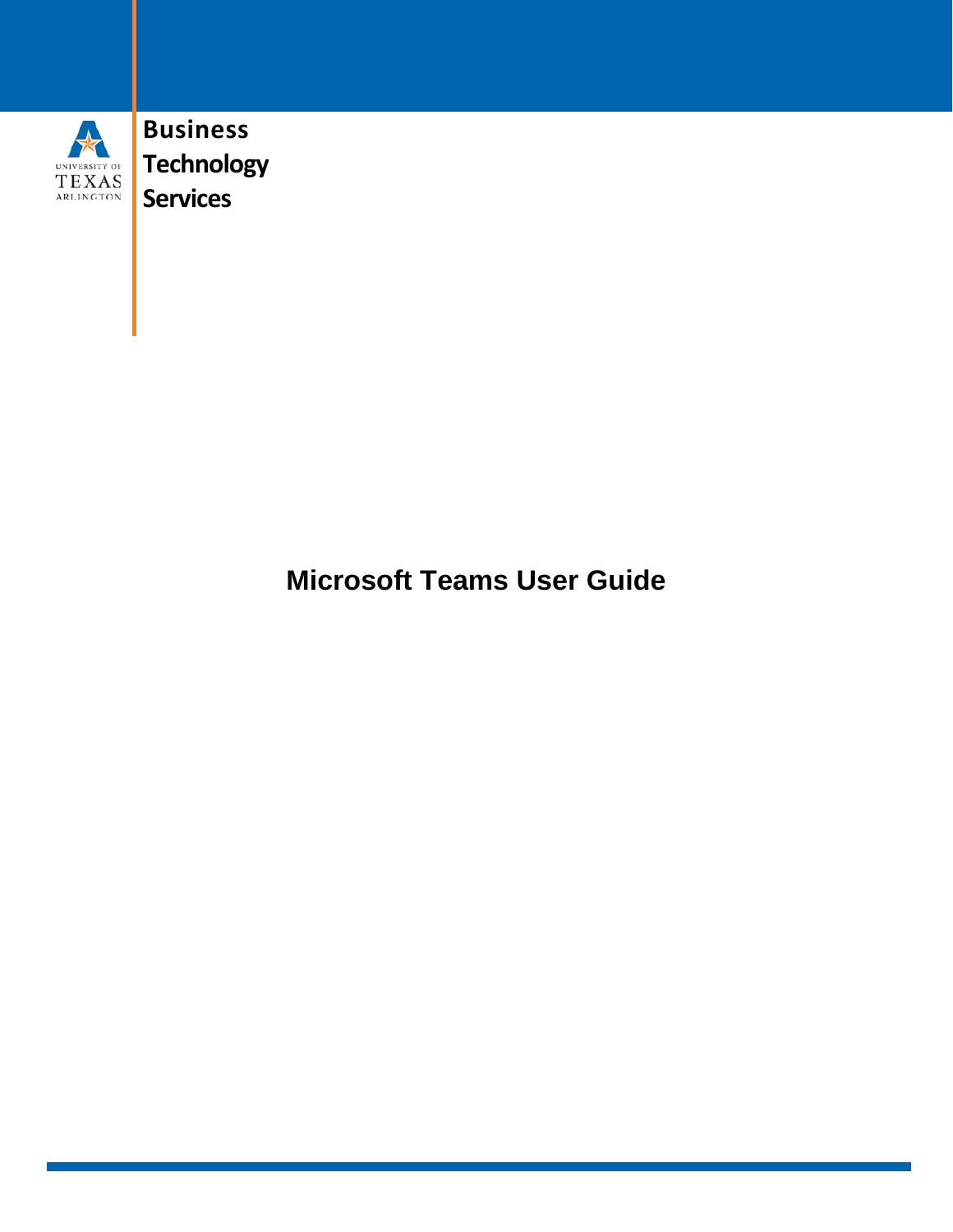# **Table of Contents**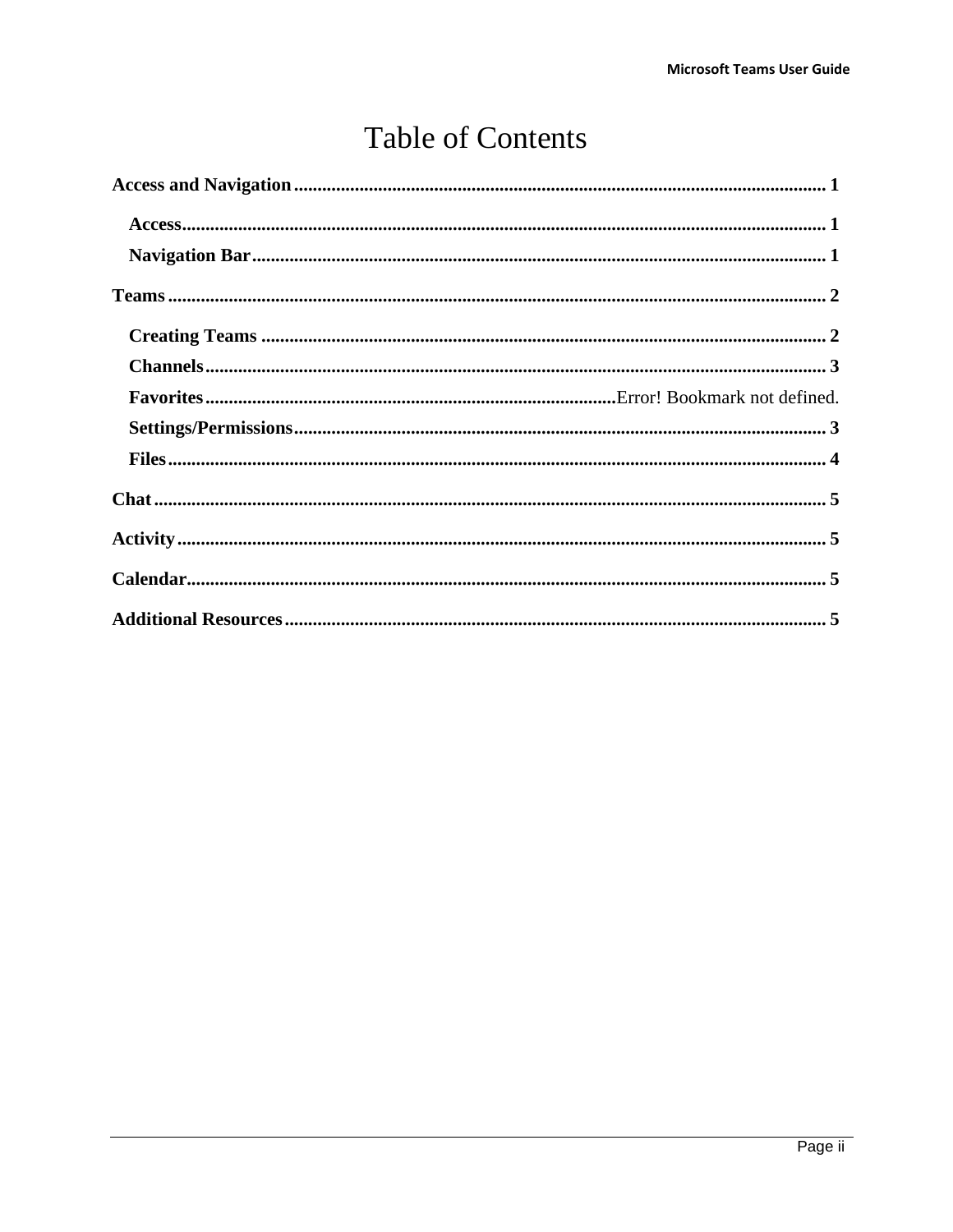## <span id="page-2-0"></span>**Access and Navigation**

#### <span id="page-2-1"></span>**Access**

Microsoft Teams is a platform that integrates chat, meetings, notes, and attachments. Teams can be accessed from any Microsoft Cloud product page or from an installed app on computers and mobile devices.

Web: [teams.microsoft.com](https://teams.microsoft.com/)

Mobile: Search App Store or Google Play store for "Microsoft Teams" and follow installation prompts.

You will need to log in with your UTA Microsoft account credentials (UTA email account and NetID password).

Once you have logged in, you can download Teams to your computer by clicking your initials or profile picture in the top right corner, then click "Download the desktop app"

#### <span id="page-2-2"></span>**Navigation Bar**

UTA's Navigation Bar is set up in the following order from top to bottom:

**Activity:** The activity feed in Microsoft Teams is the user's single inbox for all activity across Teams. The feed aggregates important content from the following:

- Teams/channels
- Chats
- Apps such as Files, Planner, and your Teams apps that you are following.

**Chat:** Private one-on-one or group chat sessions with up to 20 participants. Chats can be initiated with anyone in the organization that has Microsoft Teams enabled.

**Teams:** View all Teams for which you are a member or owner. Teams and Channels you have not hidden will display by default.

**Assignments:** Create assignments for your students in Microsoft Teams. Manage due dates, instructions, adding resources to turn in, and more.

**Calendar:** Schedule a Meeting (web conference) for all members of a particular Team and Channel or select specific attendees. The meeting will display on your Outlook calendar. This section also displays any appointments listed in your Outlook calendar that are not Teams based.

Activity

E Chat

æ **Teams** 

A **Assignments** 

> m Calendar

> > Files

. . .

⊞ Apps

 $(?)$ Help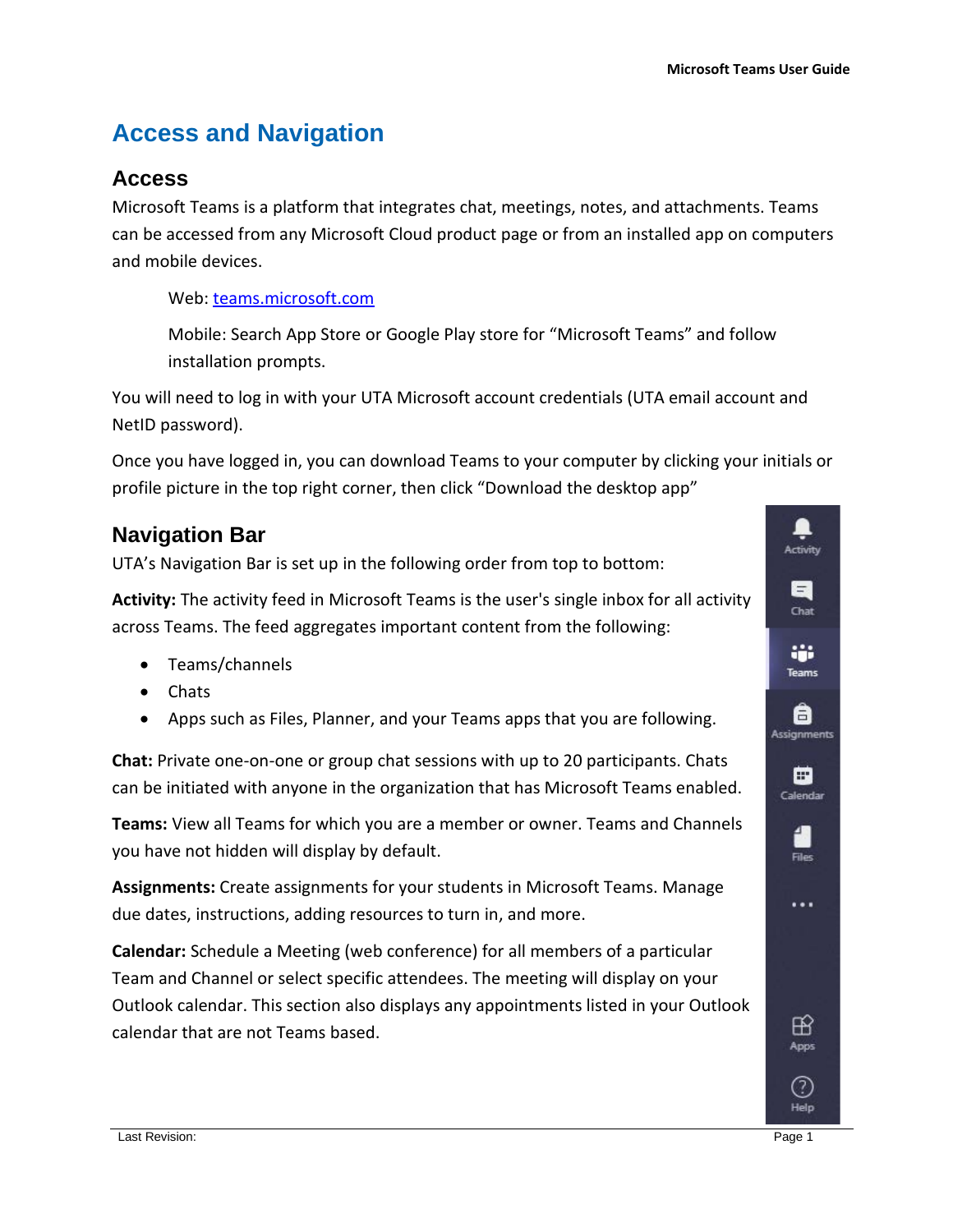**Files:** From here you can search for files in Microsoft Teams, on your OneDrive for Business, or just view a list of files you recently accessed between OneDrive and Teams.

Use the ellipsis to add frequently used apps ( … ).

**Apps:** Browse the App Store for Microsoft approved apps including Office 365apps like Excel, and ones from our partners, including Trello, InVision, and SurveyMonkey.

**Help:** The Help icon is used to browse training topics, view updates, ask questions or add comments and suggestions.

### <span id="page-3-0"></span>**Teams**

The Teams Tab is used to access, create, join, and interact with a Team. A Team is a permanent or semi-permanent group created to collaborate with specified members through chat channels, audio/video conferencing, file sharing/collaboration, and implementation of various 3<sup>rd</sup> party apps.

UTA has 4 Team Types available with slightly different permissions and functionalities available:



**Classes:** Teachers and students collaborating on group projects, assignments, and more.

**PLCs:** Educators collaborating within a professional learning community.

**Staff Members:** Staff leaders and staff members collaborating on school administration and development.

**Anyone:** Students and school employees collaborating in interest groups and clubs. This is the default group type for most private teams as well.

Further details on the different types can be found here: [https://support.office.com/en](https://support.office.com/en-us/article/Choose-a-team-type-to-collaborate-in-Microsoft-Teams-0a971053-d640-4555-9fd7-f785c2b99e67)[us/article/Choose-a-team-type-to-collaborate-in-Microsoft-Teams-0a971053-d640-4555-9fd7](https://support.office.com/en-us/article/Choose-a-team-type-to-collaborate-in-Microsoft-Teams-0a971053-d640-4555-9fd7-f785c2b99e67) [f785c2b99e67](https://support.office.com/en-us/article/Choose-a-team-type-to-collaborate-in-Microsoft-Teams-0a971053-d640-4555-9fd7-f785c2b99e67)

#### <span id="page-3-1"></span>**Creating Teams**

When creating Teams be sure to precede all Team names with the main workgroup name or acronym - COED, CONHI, OIT, BTS, History, Physics, etc. Teams should start at the top organizational level such as the main School, College, or Department. Channels can be created for specific topics or divisions that all members of the Team can access, or Channels can be created and limited to specific members of a Team.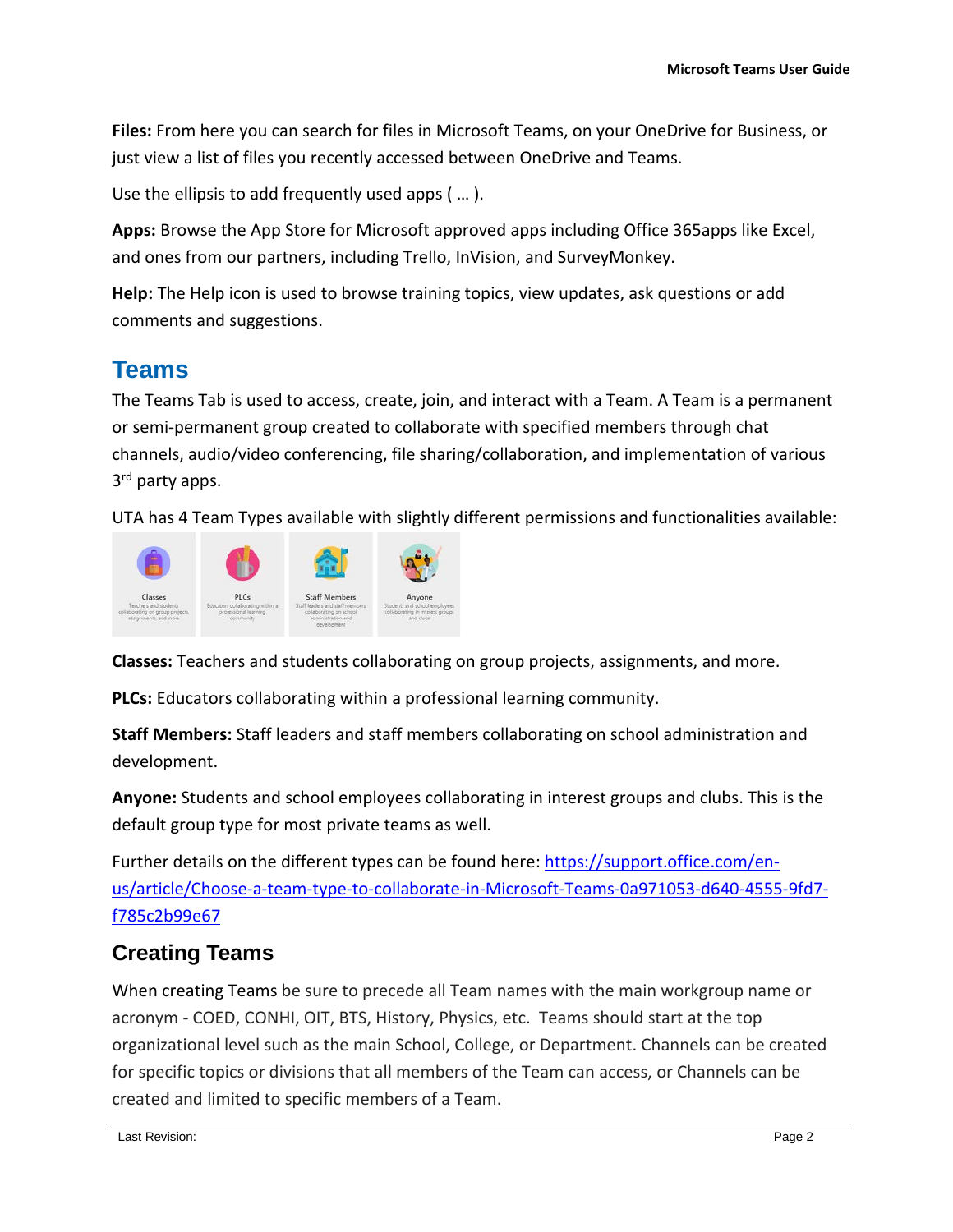When considering creating a Team, ensure that another Team for this purpose does not already exist. If it would only be a conversation between a few users, a private chat may be more appropriate, and will aid in keeping your Teams list organized.

#### <span id="page-4-0"></span>**Channels**

Teams are made up of channels, which are the conversations you have with your teammates. Each channel is dedicated to a specific topic, department, or project.

Channels are where the work actually gets done—where text, audio, and video conversations open to the whole team happen, where files are shared, and where apps are added. Channels are open to all members of a team unless specified as private when created.

A/V Meetings can be started/scheduled from a Channel in a Team by clicking the "Meet now" button below the conversation text box.  $A \otimes C$  or 문

#### **Show or Hide Teams**

All Teams and Channels have the option to be Hidden and sorted into a More category. If a Team is shown, it will stay visible and at the top of your list of Teams at all times. If you hide it will be sorted under a collapsible More category. You can toggle this as frequently as needed and always expand More to view Teams you may not need to see on a regular basis. Click the ellipsis to the right of a Team and then click the star to toggle favorite.



Channels that are favorited are also always visible nested under a Team. The General Channel always shows up with the team. Channels that have had their favorite status removed will be listed under the "X more channels" listing that is still always accessible, just collapsed. Click the more channels drop down and select the stars for channels you want to favorite.

### <span id="page-4-1"></span>**Settings/Permissions**

Each Team has individual permissions that can be set by Team Owners. To access a Team's settings, click the Ellipsis and select "Manage team." If you are not the owner of a team, all of these options will not be visible.

**Members:** From this tab you will see all members of a team and whether they are an Owner or a Member. New Members can also be added using the "Add member" button. Owners have permission to modify team settings. Members only have permissions based on the selections the Owner(s) made on the Settings Tab.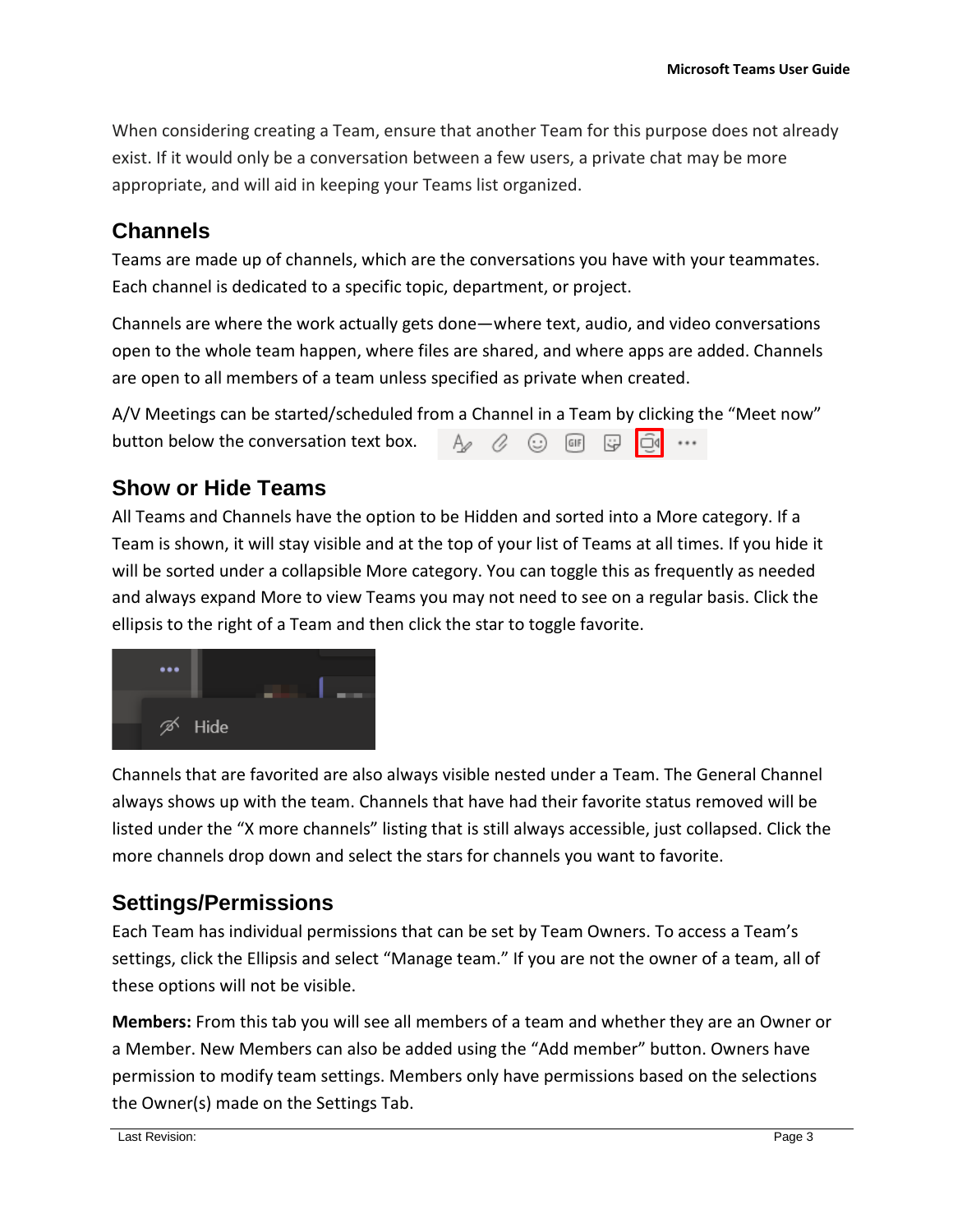**Pending Requests:** Users who have clicked a URL to join a private team will be queued into this tab to await approval by an owner. Links to a Team can be generated by clicking the Team Ellipsis and clicking "Get link to team."

**Channels:** From this tab you will see all channels in a team, including options to set channels other than General as Auto-favorite for members of a team, last activity in a channel, and the ability to add new channels using the "Add channel" button.

#### **Settings:**

**Team Picture:** Owners can add a picture to replace the acronym/code icon that is automatically set for each team.

**Member Permissions:** Owners can set a variety of permissions for members of a team, as well as locking down the General channel to where only owners can post.

**Guest Permissions:** Owners can set whether or not Guests (users outside of UTA who have been added to a Team) can create/update/delete Channels.

**@mentions:** Owners can set whether or not members can @mention entire Teams or Channels.

**Team code:** Owners can generate a code for people to join the team directly and bypass the join request. This operation cannot be performed from mobile.

**Fun stuff:** Owners can set whether or not gifs, stickers, and custom memes can be loaded in on each Team.

**Apps:** This tab will display what Apps are already in place for a team and give the option to delete them. New apps can also be added using the "Go to store" button.

#### <span id="page-5-0"></span>**Files**

Files can be uploaded that will be available to the entire team and saved to a custom SharePoint page for each team. From the files tab you have the following options:

**New:** Create a new SharePoint folder, or a Word, Excel, or PowerPoint file. These files can be edited within Teams, or they can be edited within the desktop applications. These documents can be modified collaboratively and will give a notification if anyone else is modifying the document at the same time.

**Upload:** Upload an existing file. If it can be modified, any other member of the Team will have access to do so.

**Get link:** Provides a shareable link to the specific documents or folders selected.